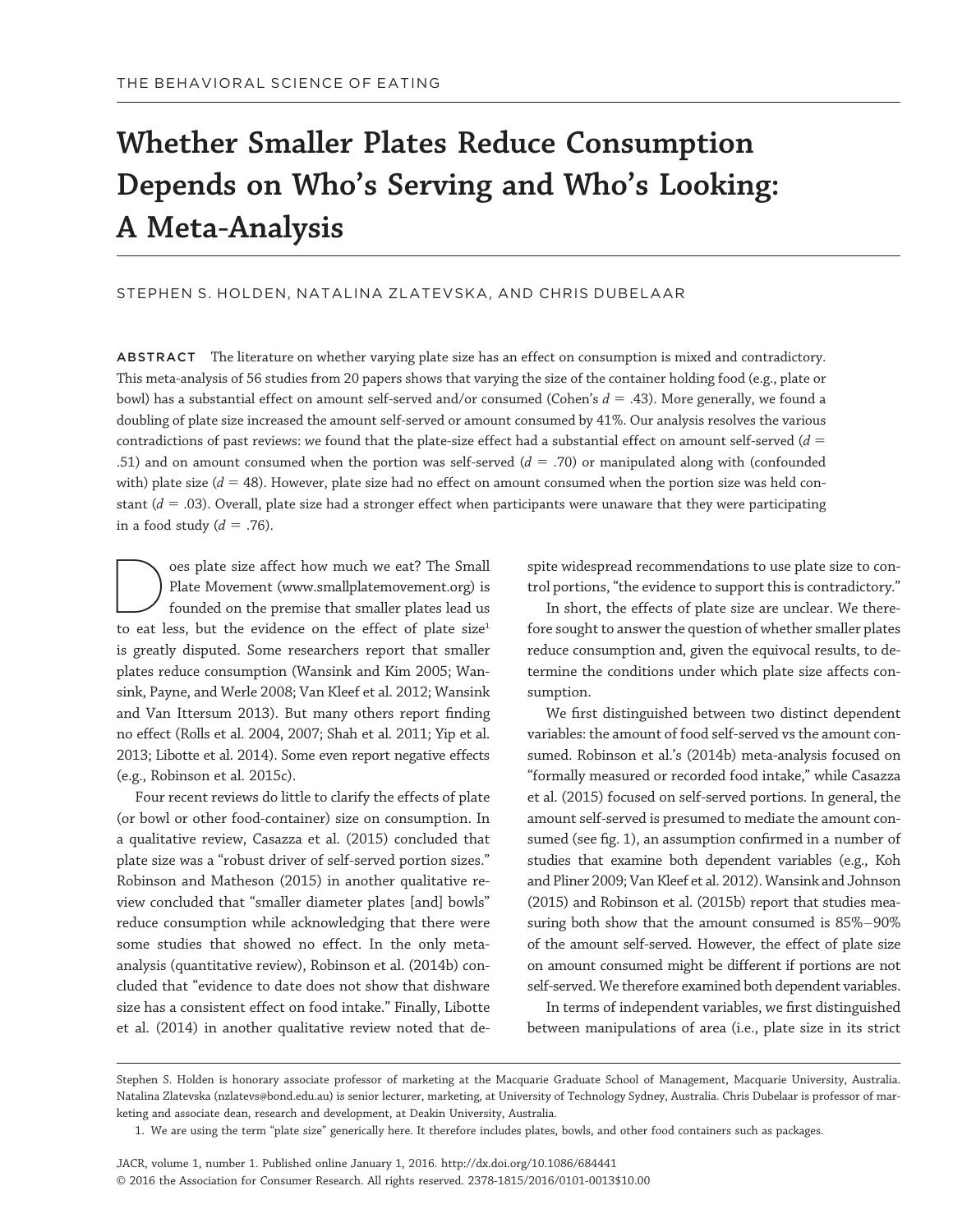

Figure 1. Plate size effects.

sense) and volume (as in bowls and packages). Some studies manipulate the plate size in two dimensions (i.e., expanding the diameter of a round plate increases its area); others manipulate three dimensions (i.e., increasing the volume). Importantly, both Robinson et al. (2014b) and Libotte et al. (2014) have observed that manipulations of area appeared to have no effect, while manipulations of volume did. This result seems surprising as a doubling of area would be more noticeable than a doubling of volume. Research by Chandon and Ordabeyeva (2009) and Ordabeyeva and Chandon 2013) supports this notion by showing that consumers appear to be more sensitive to a manipulation in one dimension and less sensitive to manipulations in three dimensions. We therefore sought to reexamine this unexpected result.

We also distinguish between whether it was the consumption plate or the serving plate that was manipulated, a variable Libotte et al. (2014) referred to as "food-serving mode." Conceptually, consumption and serving plates could independently and even interactively affect both amount of food self-served and amount consumed (see fig. 1).While consumption and serving-plate manipulations could be crossed, no one has done so to our knowledge. We anticipated that manipulations of the serving-plate size and the consumptionplate size would show a positive effect.

We also examined two further variables that have been little examined in the past. The first is to break down those studies examining amount consumed by how the portion size was manipulated: was the portion size fixed (the same for both plate sizes), self-served, or varied (and therefore confounded) with plate size. Research has shown that portion size has a strong effect on consumption (doubling of a portion leads to 35% greater consumption on average; Zlatevska et al. 2014). We therefore sought to examine whether plate size had an effect independent of portion size.

The second is whether the plate-size effect is mitigated in studies where people are aware that they are participating in a food study. A number of recent studies suggest that awareness may mitigate various food consumption effects in general (Robinson et al. 2014a) and, more specifically, platesize effects (Libotte et al. 2014), portion-size effects (Zlatevska et al. 2014), and partitioning effects (Holden and Zlatevska 2015).

Finally, we also extended previous analyses by addressing the multidimensionality and scalability of plate size by developing an elasticity measure of the effect of plate size on consumption.

#### METHOD

We have followed PRISMA principles (Preferred Reporting Items for Systematic Reviews and Meta-Analyses) as the basis for reporting our method and our results (Beller et al. 2013). The interventions we examined were manipulations of plate size (defined broadly as plate, bowl, and other food container); the outcomes we examined were amount selfserved and amount consumed. Further details on the interventions, outcomes, and studies that were included in our analysis are provided in the following.

### Interventions

Our primary interest was in examining the effect of platesize manipulations, so studies needed to have at least two levels of plate size to be included in the analysis.<sup>2</sup> Some studies included three or more levels, for example, "small," "medium," and "large"(Rolls et al. 2004, 2007). In these cases, the comparison of "small" versus "medium" was entered into the meta-analysis as one study and "medium" vs. "large" as another. We note that Robinson et al. (2014b) did this but also included an additional study comparing "small" versus "large." We did not because it creates a problem of "double-counting" the effects. It also creates one effect that is a function of a manipulation that is equal to the sum of two other manipulations. This highlights that the plate size effect is scalable, and we might expect a larger change from a larger change in plate size. This is an issue that we address later.

In order to try and separate some of the conflicting findings regarding plate size, we distinguish between various types of interventions. First, and in line with Robinson et al. (2014b), we distinguish between manipulation of area whether reported as diameter (e.g., Rolls et al. 2007) or area (e.g., Koh

<sup>2.</sup> We excluded studies that manipulated the size and number of containers simultaneously. Specifically, Wansink and Cheney (2005), which manipulated both the size and the number of serving bowls  $(2 \times 4 \text{ L})$ vs. 4  $\times$  2 L), was excluded even though it was included in other reviews (Libotte et al. 2014; Robinson and Matheson 2015). The problem is that the size manipulation is confounded with the number manipulation, a feature of "partitioning" studies that can have paradoxical and contradictory effects (Zlatevska et al. 2014; Holden and Zlatevska 2015).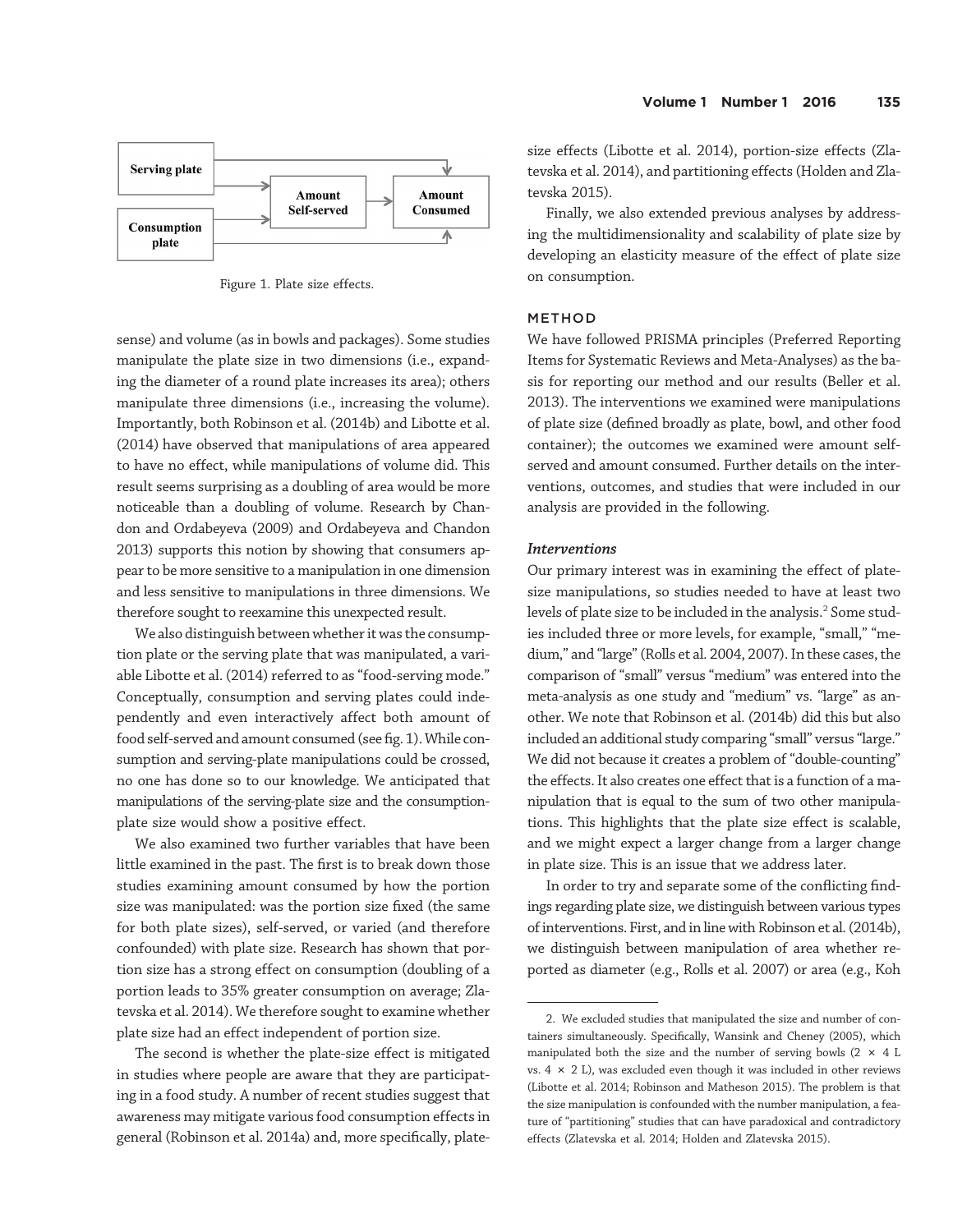#### 136 Smaller Plates Reduce Consumption Holden, Zlatevska, and Dubelaar

and Pliner 2009), and also volume whether reported as bowl size (Ahn et al. 2010) or package size (Wansink and Kim 2005). Second and in line with an observation by Libotte et al. (2014), we distinguished between whether the plate being manipulated was the serving plate (e.g., Wansink 1996) or the consumption plate (e.g., Rolls et al. 2007).

# **Outcomes**

Amount of food consumed was recorded in a wide variety of ways: grams (Marchiori et al. 2012), ounces (Wansink et al. 2006), kilojoules (Shah et al. 2011), calories (Di Santis et al. 2013), and "percentage of plate surface" (Wansink and Van Ittersum 2013). To avoid any confusion with energy intake (kilojoules), we only included amount consumed for foods that were homogenous in terms of energy density. In such cases, whether a study measured weight consumed or energy consumed was of no consequence.<sup>3</sup>

We also included studies that reported amount self-served even though they were excluded in some previous reviews.<sup>4</sup> We note that five studies measured both amount self-served and amount consumed and are therefore reported for each outcome (Koh and Pliner 2009; Van Kleef et al. 2012; Di Santis et al. 2013; Van Ittersum and Wansink 2013; Wansink et al. 2014).

We excluded all studies that measured perceptions and judgments such as serving a portion to match a target (Bryant and Dundes 2005; Van Ittersum and Wansink 2012; McClain et al. 2014; Penaforte et al. 2014). Despite their promise, we also excluded studies that measured body weight change (Pedersen et al. 2007; Ahn et al. 2010; Hanks et al. 2013)<sup>5</sup> and food waste (Kallbekken and Sælen 2013) as the outcomes.

# Participants and Study Designs

We included both within-subject (e.g., Rolls et al. 2007) and between-subject experimental designs (e.g., Wansink and Van Ittersum 2013), field and laboratory based experiments, with both random (e.g., Van Kleef et al. 2012), and nonrandom assignment of subjects to conditions (e.g., Koh and Pliner 2009).

#### Search Strategy

Studies relevant for the meta-analysis were initially identified through a search of ABI/Inform, ProQuest Digital Dissertations, Business Source Premier, Web of Science, Psych-Info, SCOPUS, Google Scholar, and other databases using the following keywords: portion size, plate size, package size, bowl size, dishware, and container size. We also manually searched through the following relevant journals and conference proceedings where papers on portion size, plate size, or container size have been previously published: Journal of Marketing, Journal of Marketing Research, Journal of Consumer Research, Journal of Consumer Psychology, Journal of Public Policy and Marketing, Obesity Reviews, Annual Review of Nutrition, American Journal of Clinical Nutrition, Body and Society, British Journal of Sociology, Social Science and Medicine, Appetite, Journal of Obesity Research, Advances in Consumer Research, American Marketing Association proceedings, and the Obesity Society abstract supplements. The references in articles found in our search were also examined to identify further studies. We also acknowledge and thank the reviewers and editors for identifying some articles that were in press or otherwise missed through the above process.

### Data Extraction

We recorded data from each study that would allow for the calculation of a standardized mean difference (Cohen's d; see figs. 2a, 2b). To enable the later calculation of an elasticity coefficient, we also recorded the amount self-served and/ or consumed from the "small" and "large" plate size condition and the size of the plate if, and as, reported by the researchers themselves.

Finally, we coded for two further variables of interest. First, we coded for whether or not portion size was selfserved, manipulated along with (i.e., confounded with) plate size, or held constant across plate-size conditions. Second, we coded for whether people were aware that they were participating in a "food study." For participants to be unaware, the research would generally feature a nonfood cover story, and consumption was measured covertly. While it is difficult for a within-subjects design to disguise the fact that food is the focus of the study as noted by Van Kleef et al. (2012), within-subject designs with children were, in some instances, included (e.g., Van Ittersum and Wansink 2013; Wansink et al. 2014, study 2). These studies featured a

<sup>3.</sup> Studies measuring the consumption of nonfood items such as bleach and detergent were excluded (Wansink 1996, study 5). A six-week pilot study showing a decline in consumption by Robinson and Matheson (2015) also had to be excluded due to insufficient data.

<sup>4.</sup> We note that while some previous reviewers focused on amount consumed (Libotte et al. 2014; Robinson et al. 2014b), they did appear to include some studies measuring amount self-served (e.g., Wansink et al. 2006; Van Ittersum and Wansink 2013).

<sup>5.</sup> Ahn et al.'s (2010) data on actual consumption were included.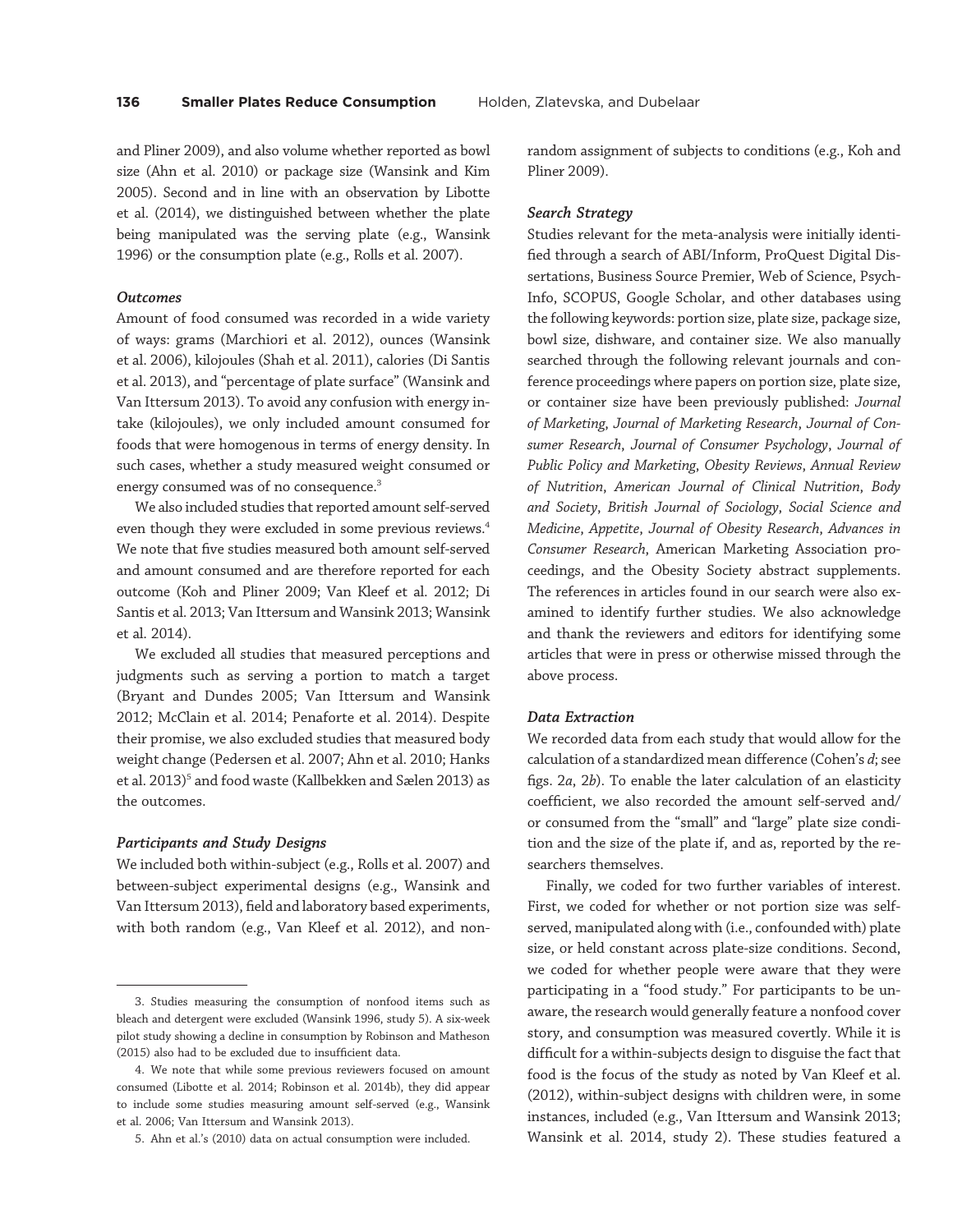

Standardized Mean Difference (Cohen's d)

Figure 2a. Effect of plate size on amount consumed.

field-setting such as a school or summer-camp, and the food manipulations were incorporated into regular meals without notice to the children, so we judged the participants were unaware.

# RESULTS

Fifty-six studies reported in 20 papers representing over 3,507 subjects were included in our meta-analysis (see figs. 2a, 2b; for details of the included studies and their respective effect-sizes; see appendix, available online, for full details of all studies). Using Cohen's d, a measure of standardized mean differences, calculated under a random effects model, we found the overall effect of plate size across the 56 studies was  $d = .43$  (95% confidence intervals  $\pm$  .11), which would be described conventionally as a medium effect-size (Cohen 1988).

To address the file-drawer problem (Rosenthal 1979), we calculated the fail-safe N to be 2,828. This is "the num-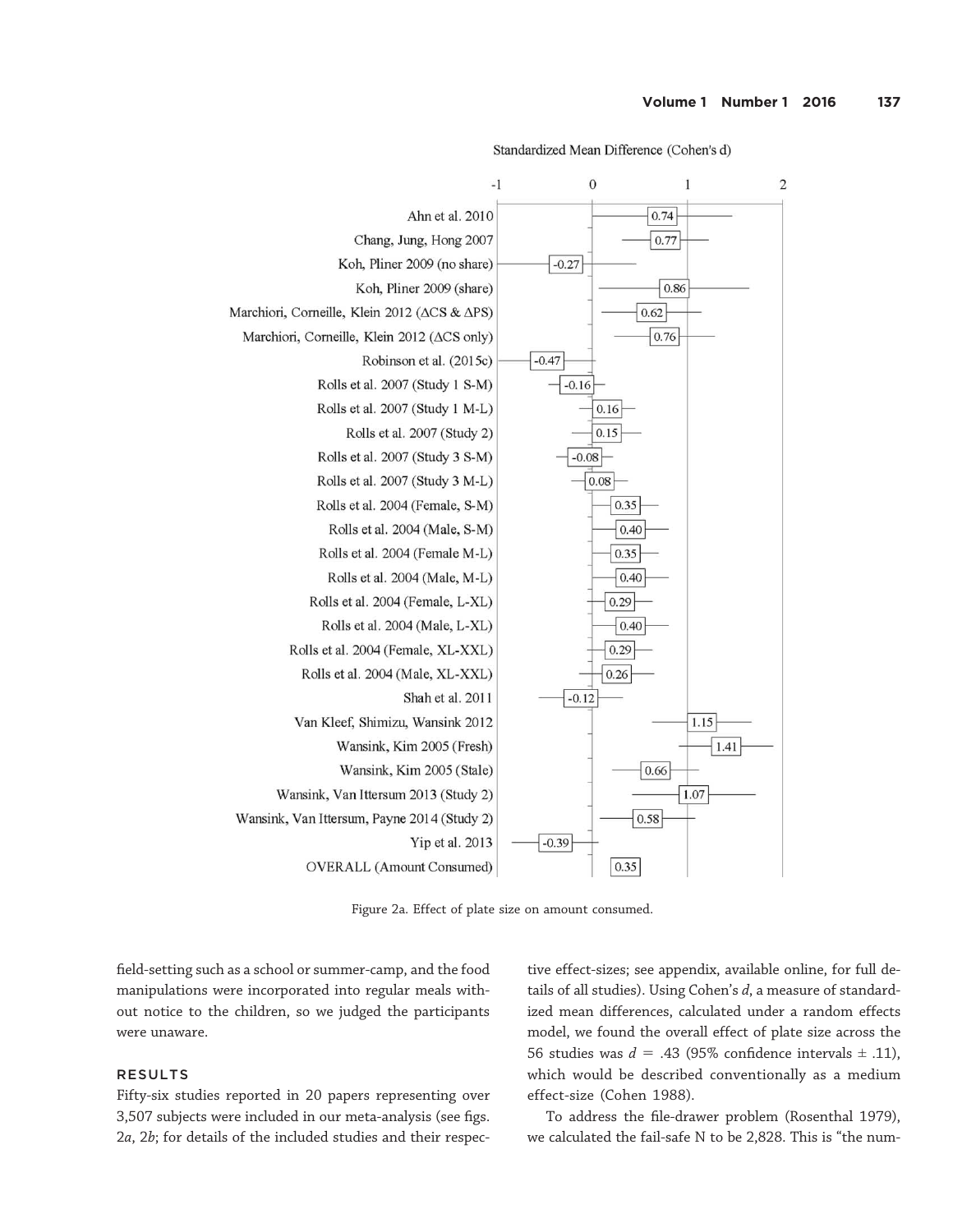

Standardized Mean Difference (Cohen's d)

Figure 2b. Effect of plate size on amount self-served.

ber of [null effect] studies that would need to be added to a meta-analysis to reduce an overall statistically significant observed result to non-significance" (Rosenberg 2005, 464). A visual observation of the funnel plot for the  $k =$ 56 studies shows some asymmetry with some studies with larger standard errors being overrepresented. The first possible interpretation is that this shows publication bias. However, another possibility is that given the scalability of plate size, the variation in standard errors may represent different strength manipulations of plate size (Sterne et al. 2011).

That a large change in plate size might result in a larger effectis something we will capture later by calculating the plate size elasticity of consumption. In any case, standard metaanalytic reporting gives less weight to studies with higher standard errors and smaller n's.

The heterogeneity of studies was considerable and the effect-size varied from study to study as indicated by  $Q =$ 212.3, which was much greater than the degrees of freedom (df = 55). The  $I^2$  index, indicating the percentage of variation in the meta-analysis that was attributable to study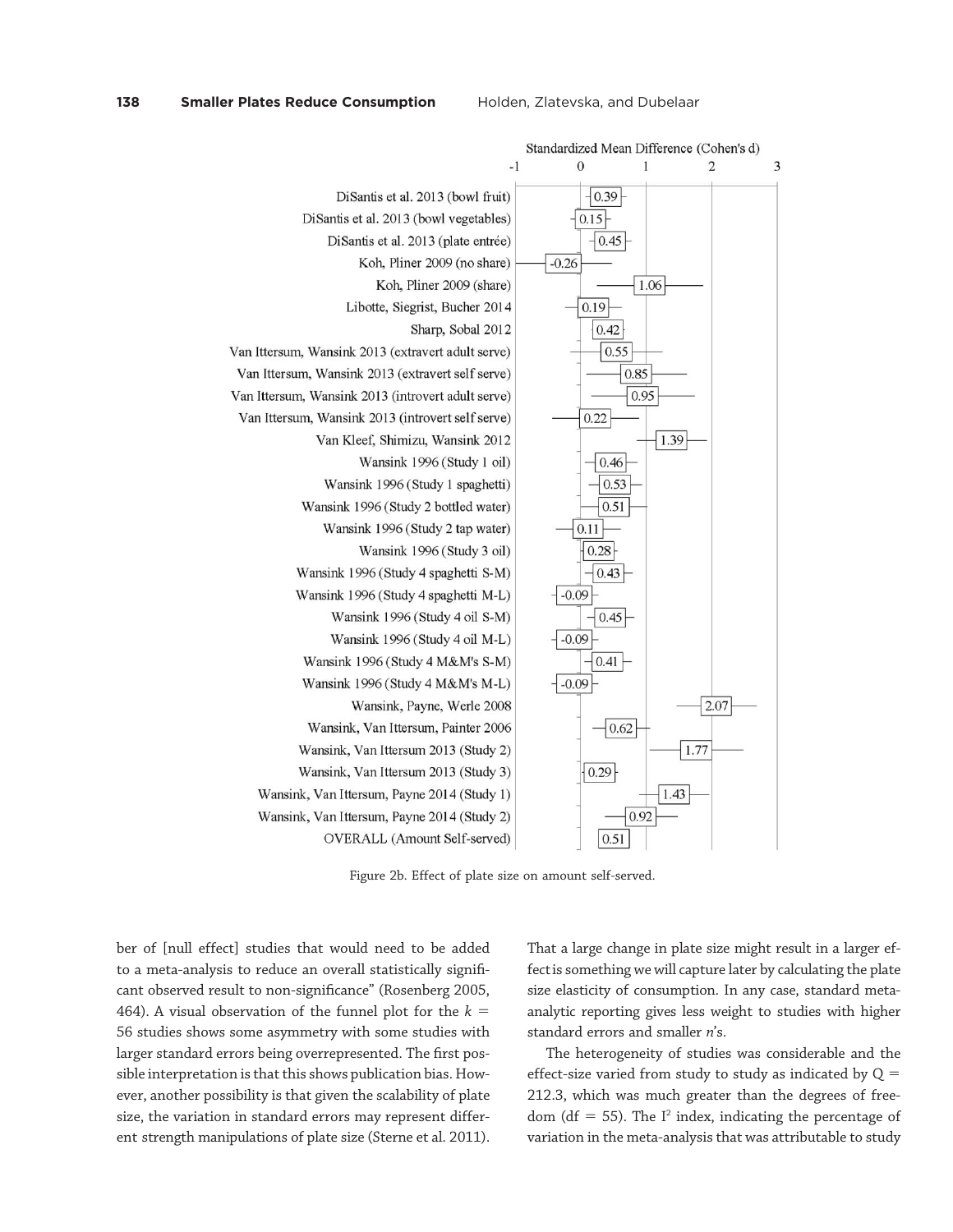heterogeneity, was a substantial 74% (Higgins and Thompson 2002; Huedo-Medina et al. 2006).

The overall  $d = .43$  shows that plate size had a positive effect on amount consumed and/or self-served. Due to the high degree of study heterogeneity, the fact that five studies provided measures of both amount self-served and amount consumed (and are therefore double-counted), and the existence of reviews reporting no plate size effect at least in terms of those studies which manipulate only area as opposed to volume (Libotte et al. 2014; Robinson et al. 2014b), we proceeded by breaking down the effect.

We first examined plate size effects broken down by the outcome measured (amount consumed vs. amount selfserved), dimensions manipulated (area vs. volume), and type of plate (consumption vs. serving plate; see fig. 3). This analysis enabled us to understand more clearly the conflicting views of whether plate size has an effect, but we caution against interpreting this analysis as if the variables are fully crossed in an experimental sense. As may be seen, some cells in this analysis had no or few observations: we found no studies manipulating the area of a serving plate, and only one study that examined the effect of a volume manipulation on amount consumed (Van Kleef et al. 2012). Even for those cells with more observations, the studies contained in each cell differed from studies in other cells in many ways beyond those variables used to create the subgroups.

As shown in figure 3, plate sizes had moderate to strong effects on amounts self-served and consumed across most cells ( $d = .33$  up to  $d = 1.15$ ). There was one notable exception: the manipulation of area of consumption plates had a small (and nonsignificant) effect on amount consumed ( $d_A$  =  $.06 \pm .20$ ). This single cell where the area of a consumption plate was manipulated appears to account for the conflicting conclusions seen in the literature. The two reviews which focused on amounts consumed (top half of fig. 3) concluded that manipulations of area ("plates") had no effect relative to manipulations of volume ("bowls"; Libotte et al. 2014; Robinson et al. 2014b). However, our analyses show that area and volume had an approximately equal effect on amount self-served ( $d_{area} = .49 \pm .30$  vs.  $d_{volume} = .52 \pm .19$ ) (bottom half of fig. 3). The two other reviews focused on amount self-



Figure 3. Effects of plate size: summary.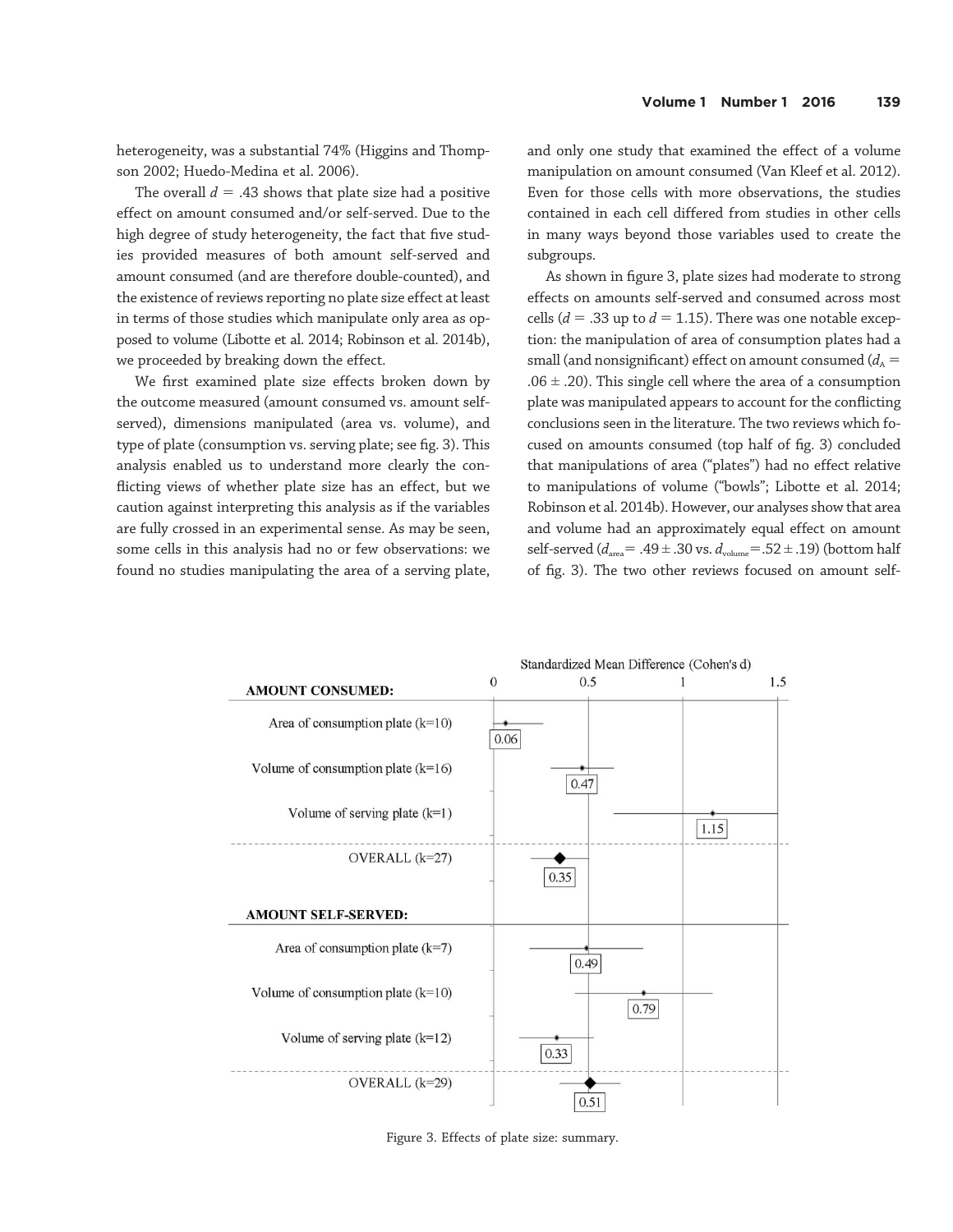served and accordingly concluded that plate size had a clear positive effect (Casazza et al. 2015; Robinson and Matheson 2015).

While the presentation in figure 3 may encourage us to think that the anomalous effect is driven by something special about the interaction of area and consumption plate, we again highlight that it would be a mistake to think of the elements in this cell as having been randomly drawn from the population of all possible studies. This is perhaps highlighted by the fact that five of the 10 studies in this cell are from one article (Rolls et al 2007), and that there are no observations of the effect of manipulating the servingplate area on amount consumed.

We then proceeded by examining the independent effects of five different variables on the plate size effect: (1) outcome variable (amount consumed vs amount self-served), (2) dimensions manipulated (area or volume), (3) type of plate (consumption vs serving), (4) whether subjects were aware that they were participating in a food study or not, and (5) how portion size was manipulated within plate size for amount consumed. The results are presented in figure 4.

Of the five variables examined, the effect of plate size remains fairly consistent whether amount is self-served or amount consumed is measured, and whether area or volume, and serving plate or consumption plate is manipulated. However, the effect of plate size is considerably greater under specific conditions as shown in the bottom two panels of figure 4. Specifically, the plate-size effect was greater when consumers were unaware that they were participating in a food study ( $d_{\text{unaware}} = .76$  vs  $d_{\text{aware}} = .31$ ). We note that



Figure 4. Effects of plate size: analysis by subgroups. \* This analysis examines the effect of plate size on amount consumed only  $(k = 27)$ .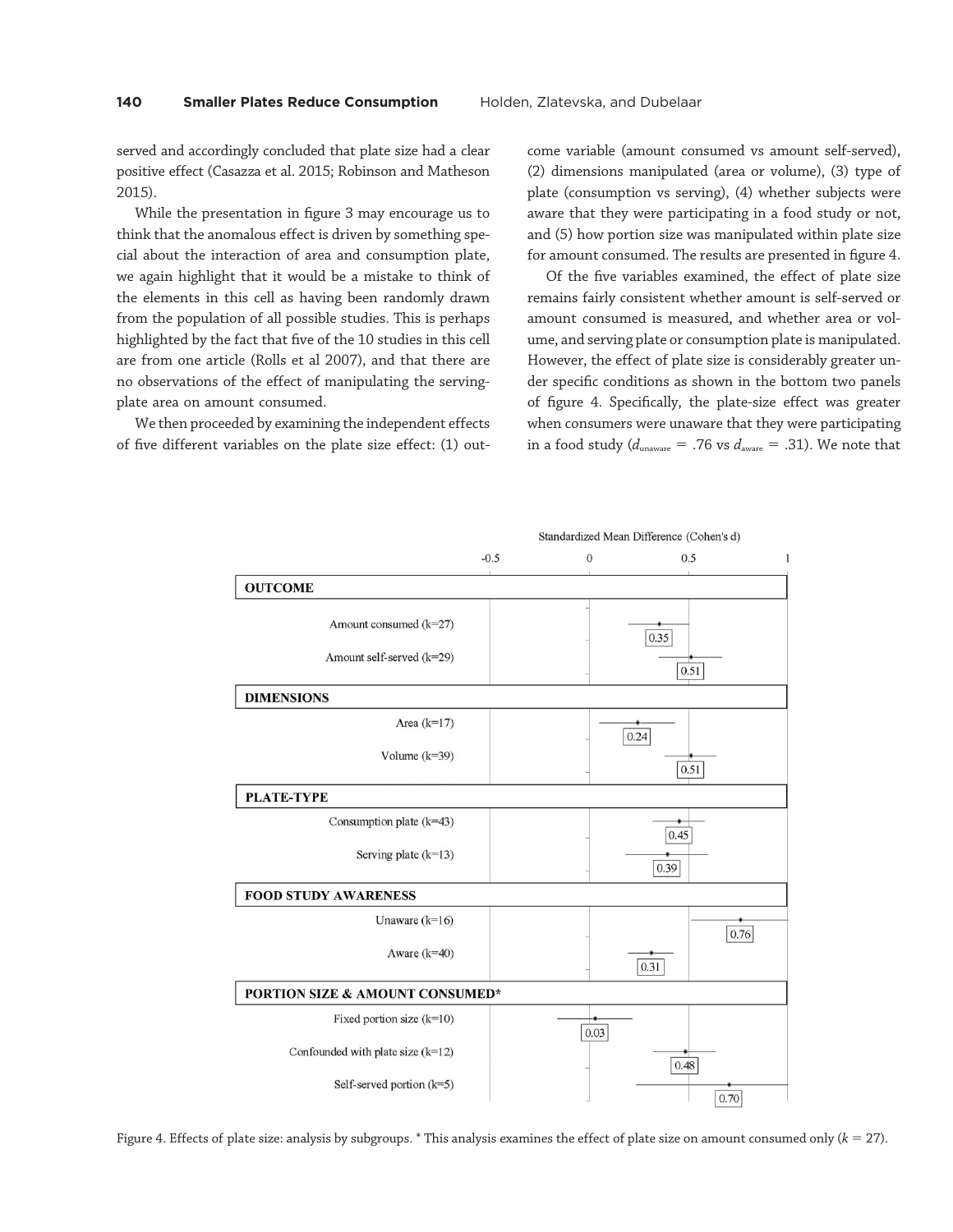not only was the effect larger, but it was statistically significant—the 95% confidence intervals for each estimate do not overlap. Furthermore, examining the effect of plate size on amount consumed, the effect was stronger if the consumers self-served their portions, or the portion sizes were confounded with the plate size. There is an important implication here—plate size does not appear to have an effect on amount consumed if the portion size remains fixed across plate sizes. So while the effect of plate size on amount consumed and amount self-served does not appear to be very different on average, the results suggest that the effect of plate size on amount consumed is, to a large degree, mediated by a portion-size effect. In the case of self-service, the larger plates apparently encourage larger portions, and so the consumer eats more.

We note that there are insufficient observations to say whether the effect of unawareness is crossed with these other variables. Of the 10 studies in which portion size was fixed, all comprised participants who were aware they were participating in a food study. Further research is required to establish whether or not plate size might have an effect where the portion is fixed if participants are unaware.

A limitation of this subgroup analysis is that it ignores possible interactions of the identified variables with one another, although, as noted, the lack of observations and lack of random sampling constrain any effort to conduct such an analysis. However, the problem does highlight that the anomalous cell seen in figure 3 where the plate size effect has no effect, may reflect the influence of variables other than those identified. For instance, in this anomalous cell, nine of the 10 studies were with subjects who were aware they were participating in a food, which tends to show a smaller effect as seen in figure 4. Moreover, there was one study out of 10 in this cell that showed a strong plate-size effect (Wansink and Van Ittersum 2013, study 2; see fig. 2a). The subjects in this study self-served their portions and were unaware they were participating in a food study.

# Scaled Effect Size

To complete our analysis, we developed a scalable measure of the plate size effect to address the problem that Cohen's d is difficult to interpret. Cohen's d (and related standardized mean difference measures) report the effect of "control" versus "treatment" or, in our case, large versus small plate size, but nothing beyond this (Chernev et al. 2010). No allowance is made for the fact that some researchers increased the plate size from the small to large condition by 200% (Marchiori et al. 2012), while others increased it by just 30% (Rolls et al. 2004). In other words, effect size as measured by Cohen's d cannot capture a plate-size effect that changes as a function of the change in plate size.

In an effort to address this problem, we calculated percentage change in plate size and the resulting percentage change in consumption to allow for the effect-size to be expressed as a plate size elasticity of consumption. The percentage change in consumption was calculated as follows:

$$
\Delta C/C_S, \tag{1}
$$

where  $\Delta C$  = change in consumption (amount eaten from larger plate  $-$  amount eaten from smaller plate) and  $CS =$ consumption from smaller plate size.

We then calculated the same change parameter for plate size, although we note that it was necessarily conditioned on the dimensions that were manipulated. For those studies reporting plate size as a diameter, we first converted this into an area ((diam/2)^2\* $\pi$ ) and then expressed change in area for all observations as follows:

$$
\Delta A/A_S, \tag{2}
$$

where  $\Delta A$  = change in area (larger area - smaller area) and  $AS = smaller area$ .

Change in volume was measured in a similar way although we note that studies typically report change by capacity of the container (e.g., 100-g package or 2-L bowl) and almost never included information about the actual physical dimensions:

$$
\Delta V/V_S, \tag{3}
$$

where  $\Delta V =$  change in volume (larger volume – smaller volume) and  $VS =$  smaller volume.

We then regressed change in consumption (eq. [1]) on the change in plate size (be it area as in eq. [2] or volume as in eq. [3]) with no constant and with each study weighted by the meta-analytic weights generated under a random effects model.<sup>6</sup> The coefficient generated represents an elasticity measure which can be interpreted as the percentage change in consumption for a doubling (100%) increase in plate size.

<sup>6.</sup> The regressions were modeled without a constant because a zero percent change in plate size has a zero percent change in consumption. In any case, and following Eisenhauer (2003), we note that when included, the constant was not significant, and the coefficient for change in plate size was little changed. While the presented regressions were weighted, unweighted regressions returned virtually identical results, consistent with the random-effects model weights being more "balanced" than under fixedeffects (Borenstein et al. 2009).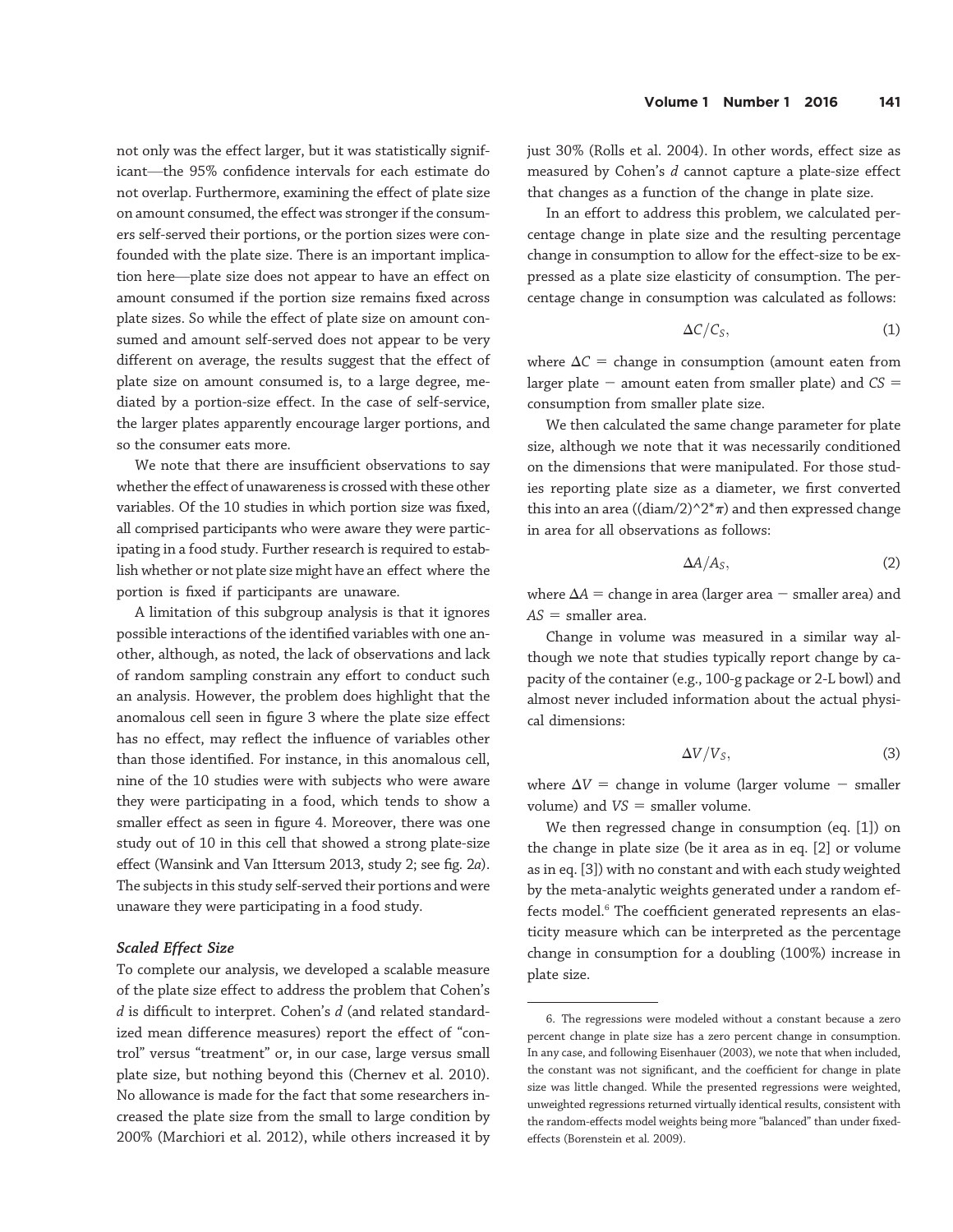#### 142 Smaller Plates Reduce Consumption Holden, Zlatevska, and Dubelaar

Looking across all 56 studies combined (including five studies that provided measures of both amounts self-served and consumed), doubling the plate size led to increases in amounts self-served/consumed of 41% on average ( $p < .001$ ,  $k = 56$ ). Alternatively stated, halving the plate size led to a 29% reduction in amount self-served/consumed on average. This scalable measure might offer some promise for exploring the conditions under which plate size effect varies but requires more observations (studies) in order to be stable.

# **DISCUSSION**

The results from both the meta-analysis and the elasticity analysis show that plate size has a considerable effect overall on amount self-served and consumed. While two previous reviews concluded that plate size had no reliable effect on amount consumed (Libotte et al. 2014; Robinson et al. 2014b), our analysis found that there was a substantial plate size effect on amount consumed, but only if the consumer self-served their portions or portion size was varied in line with plate-size. Plate size had no effect on average in situations where portion sizes were held constant across plate sizes.

Our analyses have also suggested that a major driver of the effect is whether subjects are aware that they are participating in a food study or not. If participants were unaware that they were participating in a food study, the effect of manipulating plate-size was substantially (and significantly) larger ( $d_{\text{unaware}}$ = .76 vs.  $d_{\text{aware}}$ =.31), a finding in line with a suggestion by Libotte et al. (2014). This result is consistent with other recent reports suggesting that important demand effects operate in food studies. Zlatevska and colleagues (Zlatevska et al. 2014; Holden and Zlatevska 2015) have showed that the effects of portions and partitions respectively were reduced when research participants were participating in a study where food was the focus. Robinson and colleagues (Robinson 2014; Robinson et al. 2014a, 2015a) have conducted a meta-analysis and empirical studies showing that when subjects know they are being observed, their consumption is reduced.

Overall, our analysis supports the notion that plate size positively influences consumption when portions are selfserved or varied in line with plate size and if consumers are unaware that their consumption is being monitored. But significant areas remain to be explored more fully. Our research highlights that more attention needs to be directed to the distinction between amount consumed and amount self-served and, in particular, the way in which self-served portions may effectively mediate the observed plate-size effect.

While some previous reviewers have suggested that bowls or manipulations of volume have a greater effect than manipulation of area (Libotte et al. 2014; Robinson et al. 2014), we consider this unlikely. Our results show that there is little distinction between manipulating a plate in two dimensions (area) or three dimensions (volume as in a bowl). Moreover, if there were to be a difference, we would expect twodimensional changes to have a greater effect than threedimensional changes in view of the compelling evidence that the perceived size and perceived change in size in containers is quite distinct from the actual change (Chandon and Ordabayeva 2009; Ordabayeva and Chandon 2013). Changes in one dimension are generally perceived as bigger than an equivalent change in three dimensions (Raghubir and Krishna 1999; Chandon and Ordabayeva 2009). In any case, very few of the studies included in our analysis gave any consideration to the perceived change. With regard to volume in particular, we found virtually no studies that reported the dimensions of the container. This made it impossible to code those studies manipulating volume for the number of dimensions changed. Given the promising opportunities offered through the manipulation of one versus all three dimensions as highlighted by Chandon and Ordabeyeva (2009), we think that it would be helpful if, at the very least, future studies examining the effect of plate size, and especially volume, report the three dimensions of the container of both the smaller and larger plate.

In terms of future directions and implications, we think that further exploration of the awareness by participants of their participation in a food study deserves more attention. In their qualitative review, Libotte et al. (2014) noted that in all the studies they reviewed where they found a plate-size effect, "participants were distracted from foodconsumption or serving," and "no distraction factors were present in the studies that did not find a significant effect of plate size." They confirmed this in their own study of plate size in a setting using a "fake-food buffet": their study produced no effect. In our review, we report no effect of plate size on amount consumed if the portion size was held constant but there is an important caveat: all studies contributing to this result featured participants who were aware they were in a food study. Therefore, we need studies with unaware participants investigating whether or not plate size has an effect when portion sizes are held constant.

In view of the potential importance of subject awareness, we add our voice to Robinson's (2014) call "to lie more to participants in eating behaviour experiments." Importantly, we highlight that the blinding required is more than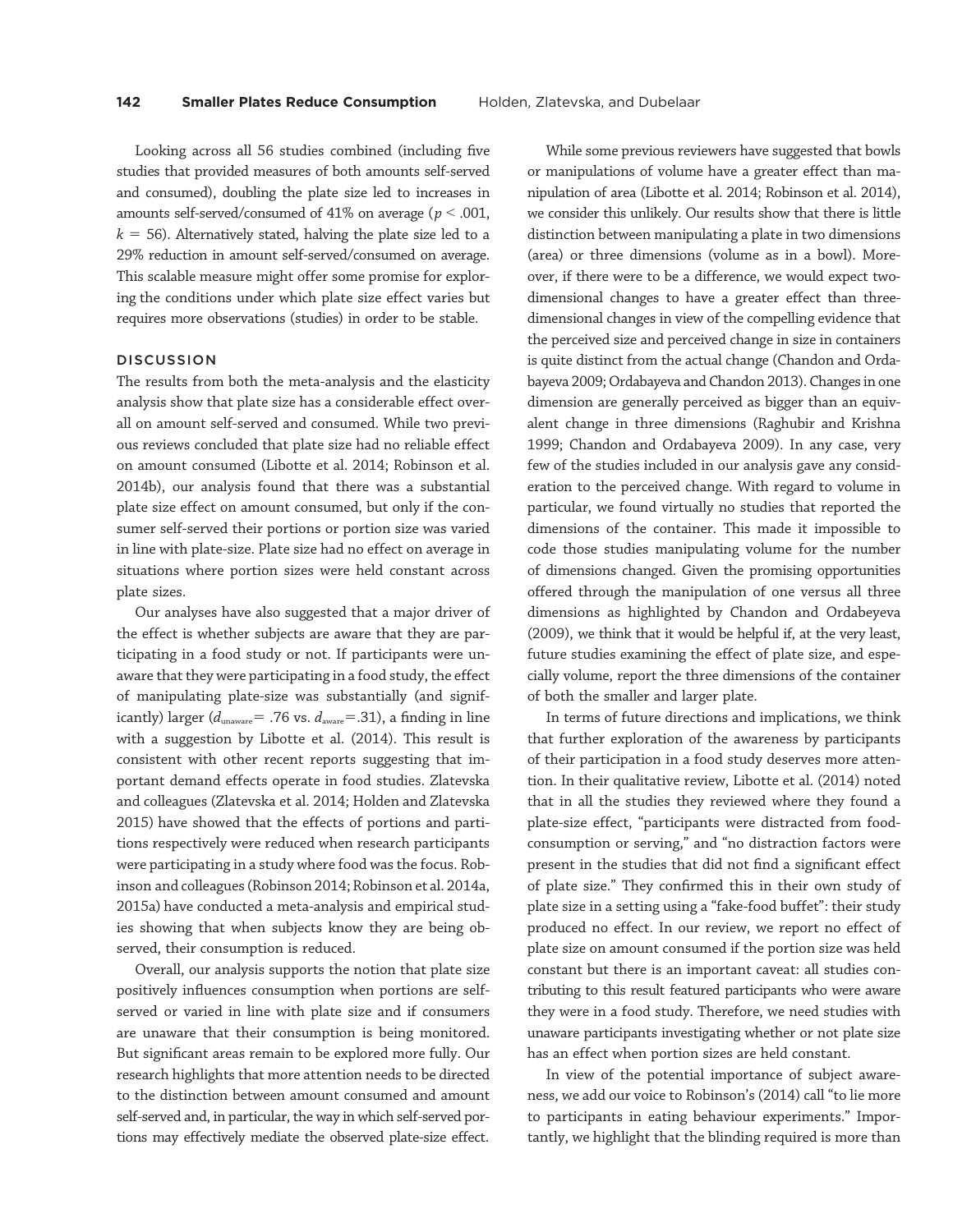simply blinding to the manipulation but also blinding to the measurement. That is, the individual needs to be "doubleblinded": unaware of the plate size manipulation and unaware even that they are participating in a food-consumption experiment.

However, we also hasten to add that blinding in the classic social experimentation sense overlooks another promising possibility related to the human adaptation to novel stimuli (Berlyne 1971). A novel stimulus attracts attention initially, becomes familiar, and ultimately is forgotten. This may explain how some longer-term trials with smaller dishware have reported success in reducing consumption (Ahn et al. 2010; Robinson and Matheson 2015) and weight (Pedersen et al. 2007; Hanks et al. 2013). Ensuring participants are blind to the manipulation or the measurement in such trials is likely to be virtually impossible. We speculate that awareness of the changed dishware attenuates over time. The result is therefore consistent with the notion that the effect works best when the participant is blind to the intervention. The difference is that through adaptation, the consumer becomes blind to long-term manipulations of plate size.

In summary, smaller plates will reduce the amount selfserved to a plate. Smaller plates also reduce the amount consumed if the consumers are self-serving to those smaller plates or portion size is manipulated in line with the plate size. However, simply reducing plate size and holding portion size constant appears to have no effect—but this needs further investigation with unaware consumers. The platesize effect is observed to be larger if the consumers do not believe they are being watched. So the widespread, longterm use of smaller plate sizes may help reduce consumption and perhaps obesity in precisely the same way that we have become blind to how large plate sizes have become. Continual use of smaller plate sizes may be both habit-forming and good for your health.

# THE LARGER THEME: SMALL STEPS TOWARD OVERCOMING OBESITY

Obesity is growing (Flegal et al. 2002, 1998; Young and Nestle 2002), and concern about obesity is growing at a proportional rate. Despite enormous amounts of research and attention directed to the obesity problem, there appear to be no simple solutions. Perhaps this is an important finding: there is no large simple solution; rather obesity can only be successfully tackled by a series of small steps.

Our research suggests that substituting small for larger plates is one such small step that will help, especially if consumers are self-serving to the plate, and if the change to smaller plates is not signaled to the consumer. This research fits within a larger field of small ways in which the amount we consume can be potentially limited by portions served such as smaller plates (shown in this article), smaller "food units" (Davis et al. 2016), smaller portions (Zlatevska et al 2014), partitioned portions (Holden and Zlatevska 2015), or conversely, encouraging people to eat less by making portions appear larger (e.g., Wansink and Van Ittersum 2003, 2006; McClain et al. 2014).

At a broader level, the efforts toward downsizing consumed portion sizes all fit within a much larger field of small steps used to modify the consumption environment so as to nudge people toward healthier and less wasteful consumption behaviors (e.g., Szocs and Biswas 2016; Williamson, Block, and Keller 2016).

So there are solutions: they are small but also numerous. The greatest challenge perhaps is how to implement these ideas. In this regard, we see four different stakeholders we need to address: public health policy makers, food marketers, consumers, and food researchers.

The first stage in encouraging these small steps toward a solution is through the public health policy path. But it is difficult to imagine how these small steps might be implemented by the public health authorities, especially given evidence that consumers can react negatively to heavy-handed approaches (Pham et al. 2016). The best public health approach would appear to be to provide information and ideas for implementing small changes and leaving the changing to others.

A second step is for marketers to actively engage in encouraging healthier consumer habits. While some may view marketer involvement with some caution, they do in fact have the capacity—and in many instances, the interest to help nudge consumers in the right direction. In this regard then, we might encourage marketers to implement ideas such as making healthy the default option (e.g., Peters et al. 2016).

Ultimately, change has to be implemented at the consumer level, and for this to work, a more consumer-empowered, bottom-up approach is probably needed. In this consumercentric version, consumers are encouraged (by distributed information) to make informed decisions to help themselves. It is noted that in this regard, the very public outcry about the growth in obesity may be viewed as a positive. Due to this media attention, many consumers are searching for solutions, even if small and subtle. The Small Plate Movement (www.smallplatemovement.org) is an excellent exam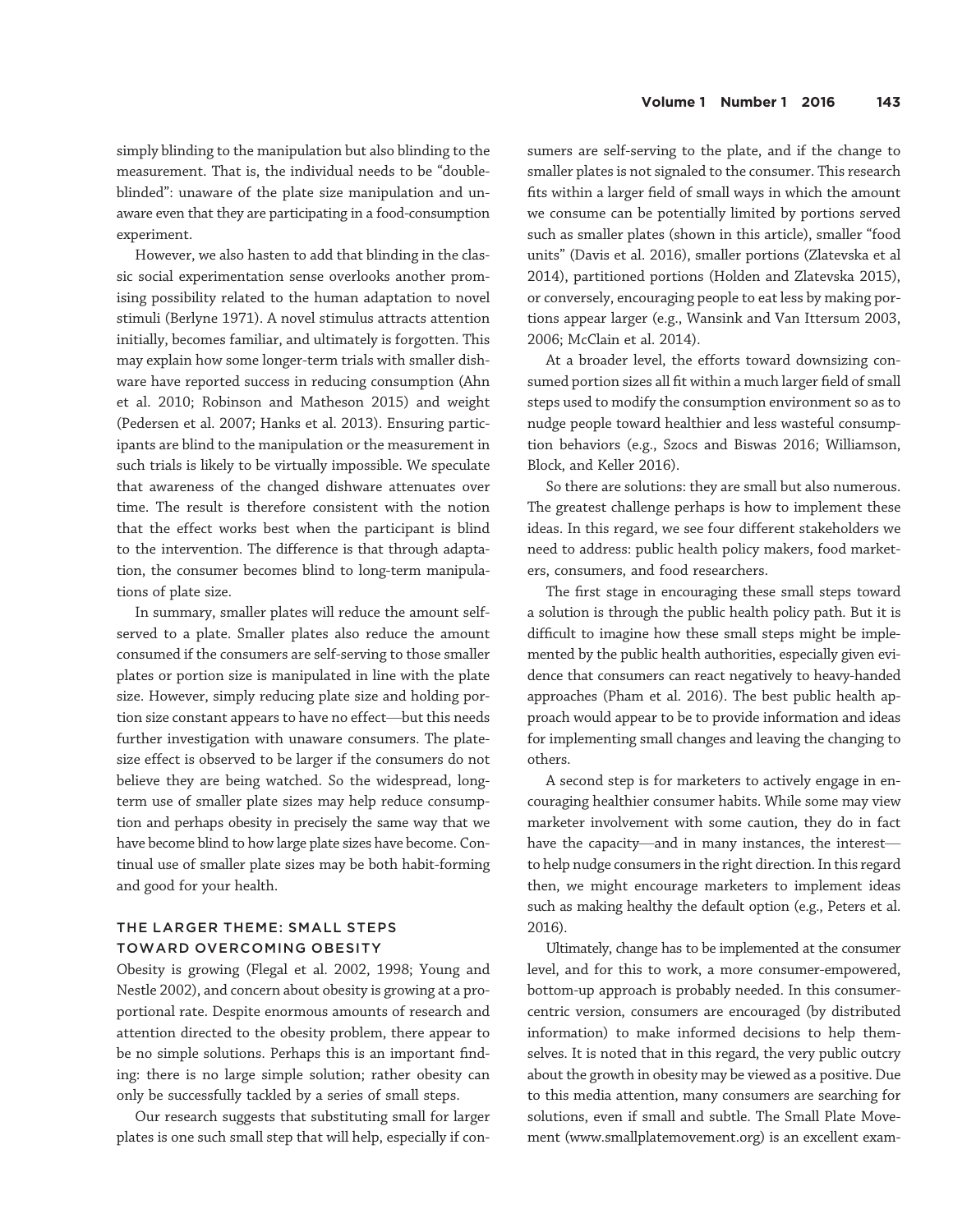ple of a consumer-focused intervention that encourages better habits for better living.

Finally, food researchers can help, and our research suggests directions for future efforts. While food researchers are typically united in seeking solutions for obesity, a search for strong, simple solutions can potentially hide smaller, subtle solutions. Our research was motivated by the considerable confusion about whether small plates work to reduce consumption. Many had studied the effect of small plate sizes in various settings, which generated a wide range of results, positive, neutral, and even negative. Even review articles have disagreed about whether there is an effect or not (Libotte et al. 2014; Robinson et al. 2014b; Casazza et al. 2015; Robinson and Matheson 2015). Our research resolved this confusion: we show that the effect of smaller plates on amount self-served is substantial, but the effect of smaller plates on amount consumed holds only under specific conditions, notably where consumers self-serve their portions or when portion size is reduced along with plate size. More research on the small steps that can be taken, and the conditions under which they do and do not operate, is to be encouraged.

Our research also revealed another sometimes entrenched practice in food science that we believe needs shifting: we found the overall effect of plate sizes was stronger if study participants were unaware that their consumption is being monitored. Our article adds to a growing body of research suggesting that the effects of portion sizes and partitioning are mitigated when subjects are aware they are in a food study (Zlatevska et al. 2014; Holden and Zlatevska 2015). This fits with broader reviews showing that aware participants tend to modify or constrain their consumption (Robinson et al. 2014a, 2015a). Importantly then, the small and subtle steps that can be used to modify consumption might be missed in studies where participants are aware they are in a food study.

The obesity problem can be resolved—through a series of small steps. Our research offers some clarification around one such small step. Use small plates, especially if you are self-serving your food to your plate. It will encourage you to self-serve and eat less. What about the problem that if someone installs smaller plates in their household, everyone will know, that is, be aware of the change? Our research does show that smaller plates work best if people are unaware that their consumption is being monitored. Fortunately, while humans tend to notice novel stimuli, the flip side is that they tend to adapt to and overlook familiar

stimuli. So even if the change to small plates in a household is a conscious decision, over time, the members of the household are likely to become unaware of the change, and we might expect to see behavior change accordingly. There is already some evidence to suggest that this is the case with individuals adopting smaller dishware showing a loss of weight over time (Pedersen et al. 2007; Hanks et al. 2013).

The problem of obesity is growing. Smaller plates are one of a range of small steps that can help reduce the amount self-served and thus the amount consumed.

#### REFERENCES

- Ahn, Hee Jung, Kyung Ah Han, Hwi Ryun Kwon, and Kyung Wan Min (2010), "Small Rice Bowl-Based Meal Plan Was Effective at Reducing Dietary Intake, Body Weight, and Blood Glucose Levels in Korean Women with Type 2 Diabetes Mellitus," Korean Diabetes Journal, 34 (6), 340–49.
- Beller, Elaine M., Paul P. Glasziou, Douglas G. Altman, Sally Hopewell, Hilda Bastian, Iain Chalmers, Peter C. Gøtzsche, Toby Lasserson, and David Tovey (2013), "PRISMA for Abstracts: Reporting Systematic Reviews in Journal and Conference Abstracts," PLOS Medicine, 10 (4), 1–8.
- Berlyne, Daniel E. (1971), "Novelty and Attention: Controls for Retinal Adaptation and for Stimulus-Response Specificity," Psychonomic Science, 25 (6), 349–51.
- Borenstein Michael, Larry V. Hedges, Julian P. T. Higgins, and Hannah R. Rothstein (2009), Introduction to Meta-Analysis. Chicester: Wiley.
- Bryant, Rachel, and Lauren Dundes (2005), "Portion Distortion: A Study of College Students," Journal of Consumer Affairs, 39 (2), 399–408.
- Casazza, Krista, Andrew Brown, Arne Astrup, Fredrik Bertz, Charles Baum, Michelle Bohan Brown, John Dawson, Nefertiti Durant, Gareth Dutton, David A. Fields, Kevin R. Fontaine, David Levitsky, Tapan Mehta, Nir Menachemi, Pk Newby, Russell Pate, Hollie Raynor, Barbara J. Rolls, Bisakha Sen, Daniel L. Smith, Diana Thomas, Brian Wansink, David B. Allison, and Steven Heymsfield (2015), "Weighing the Evidence of Common Beliefs in Obesity Research," Critical Reviews in Food Science and Nutrition, 55 (14): 2014–53.
- Chandon, Pierre, and Nailya Ordabayeva (2009), "Supersize in One Dimension, Downsize in Three Dimensions: Effects of Spatial Dimensionality on Size Perceptions and Preferences," Journal of Marketing Research, 46 (December), 739–53.
- Chang, Un-Jae, Hyung-Joo Suh, Sun O. Yang, Yang H. Hong, Suk K. Young, Jin M. Kim, and Eun Y. Jung (2012), "Distinct Foods with Smaller Unit Would Be an Effective Approach to Achieve Sustainable Weight Loss," Eating Behaviors, 13 (1), 74–77.
- Chernev, Alexander, Ulf Bockenholt, and Joseph Goodman (2010), "Commentary on Scheibehenne, Greifeneder, and Todd: Choice Overload: Is There Anything to It?" Journal of Consumer Research, 37 (3), 426– 28.
- Cohen, Jacob (1988), Statistical Power Analysis for the Behavioral Sciences, 2nd ed. Hillsdale, NJ: Erlbaum.
- Davis, Brennan, Collin R. Payne, and My Bui (2016), "Making Small Food Units Seem Regular: How Larger Table Size Reduces Calories to Be Consumed," Journal of the Association for Consumer Research, 1 (1), in this issue.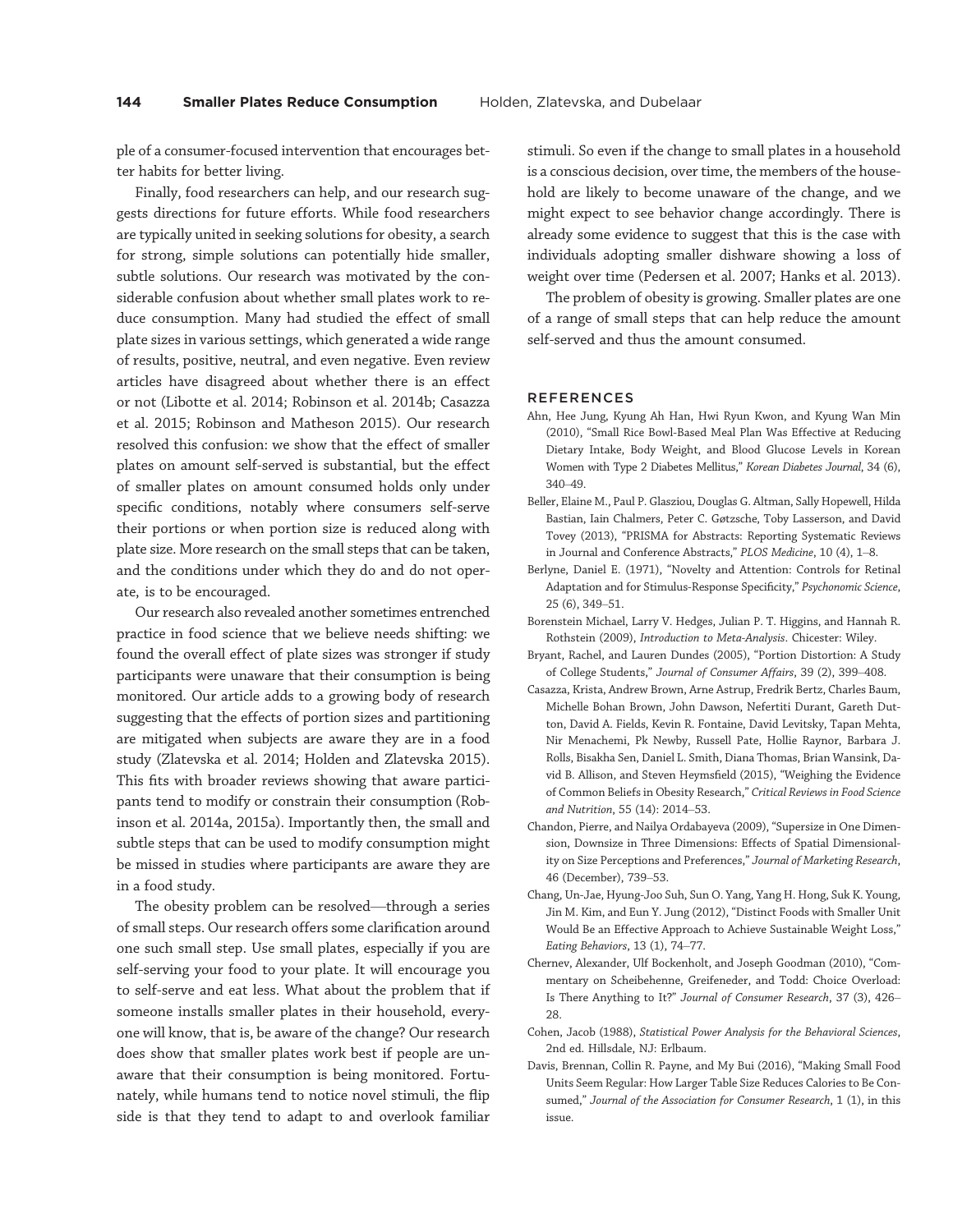- Di Santis, Katherine I., Leann L. Birch, Adam Davey, Elena L. Serrano, Jun Zhang, Yasmeen Bruton, and Jennifer O. Fisher (2013), "Plate Size and Children's Appetite: Effects of Larger Dishware on Self-Served Portions and Intake," Pediatrics, 131 (5), e1451–58.
- Eisenhauer, Joseph G. (2003), "Regression through the Origin," Teaching Statistics, 25 (3), 76–80.
- Flegal, Katherine M., Margaret D. Carroll, Robert J. Kuczmarski, and Clifford L. Johnson (1998) "Overweight and Obesity in the United States: Prevalence and Trends, 1960–1994," International Journal of Obesity and Related Metabolic Disorders, 22 (1), 39–47.
- Flegal, Katherine M., Margaret D. Carroll, Cynthia L. Ogden, and Clifford L. Johnson (2002) "Prevalence and Trends in Obesity among US Adults, 1999–2000,"JAMA: The Journal of the American Medical Association, 288 (14), 1723–27.
- Hanks, Andrew, K. Kaipainen, and Brian Wansink (2013), "The Syracuse Plate: Reducing BMI by Introducing Smaller Plates in Households," Journal of Nutrition Education and Behavior, 45 (4), S41.
- Higgins, Julian P. T., and Simon G. Thompson (2002), "Quantifying Heterogeneity in a Meta-Analysis," Statistics in Medicine, 21 (11), 1539–58.
- Holden, Stephen S., and Natalina Zlatevska (2015), "The Partitioning Paradox: The Big Bite around Small Packages," International Journal of Research in Marketing, 32 (2), 230–33.
- Huedo-Medina, Tania B., Julio Sánchez-Meca, Fulgencio Marín-Martínez, and Juan Botella (2006), "Assessing Heterogeneity in Meta-Analysis: Q Statistic or I2 Index?" Psychological Methods, 11 (2), 193–206.
- Kallbekken, Steffen, and Håkon Sælen (2013), "Nudging' Hotel Guests to Reduce Food Waste as a Win-Win Environmental Measure," Economics Letters, 119 (3), 325–27.
- Koh, Jiaqi, and Patricia Pliner (2009), "The Effects of Degree of Acquaintance, Plate Size, and Sharing on Food Intake," Appetite, 52 (3), 595–602.
- Libotte, E., Michael Siegrist, and T. Bucher (2014), "The Influence of Plate Size on Meal Composition. Literature Review and Experiment," Appetite, 82 (1), 91–96.
- Marchiori, David, Olivier Corneille, and Olivier Klein (2012), "Container Size Influences Snack Food Intake Independently of Portion Size," Appetite, 58 (3), 814–17.
- McClain, A. D., Wouter van den Bos, Donna Matheson, Manisha Desai, Samuel M. McClure, and Thomas N. Robinson (2014), "Visual Illusions and Plate Design: The Effects of Plate Rim Widths and Rim Coloring on Perceived Food Portion Size," International Journal of Obesity, 38 (5), 657–62.
- Ordabayeva, Nailya, and Pierre Chandon (2013), "Predicting and Managing Consumers' Package Size Impressions," Journal of Marketing, 77 (5), 123–37.
- Pedersen, Sue D., Jian Kang, and Gregory A. Kline (2007), "Portion Control Plate for Weight Loss in Obese Patients with Type 2 Diabetes Mellitus," Archives of Internal Medicine, 167 (June), 1277–83.
- Penaforte, F. R. O., C. C. Japur, R. W. Diez-Garcia, J. C. Hernandez, I. Palmma-Linares, and P. G. Chiarello (2014), "Plate Size Does Not Affect Perception of Food Portion Size," Journal of Human Nutrition and Dietetics, 27 (S2), 214–19.
- Peters, John, Jimikaye Beck, Jan Lande, Zhaoxing Pan, Michelle Cardel, Keith Ayoob, and James O. Hill (2016), "Using Healthy Defaults in Walt Disney World Restaurants to Improve Nutritional Choices," Journal of the Association for Consumer Research, 1 (1), in this issue.
- Pham, Nguyen, Naomi Mandel, and Andrea C. Morales (2016), "Messages from the Food Police: How Food-Related Warnings Backfire among

Dieters," Journal of the Association for Consumer Research, 1 (1), in this issue.

- Raghubir, Priya, and Aradhna Krishna (1999), "Vital Dimensions in Volume Perception: Can the Eye Fool the Stomach?" Journal of Marketing Research, 36 (3), 313–26.
- Robinson, Eric (2014), "I'm Watching You: Why We Might Need to Lie More to Participants in Eating Behavior Experiments," Appetite, 83 (December), 343.
- Robinson, Eric, Charlotte Hardman, Jason Halford, and Andrew Jones (2015a) "Eating under Observation: A Systematic Review and Meta-Analysis of the Effect That Heightened Awareness of Observation Has on Laboratory Measured Energy Intake," American Journal of Clinical Nutrition, 102 (2), 324–37.
- Robinson, Eric, Inge Kersbergen, Jeffrey M. Brunstrom, and Matt Field (2014a), "I'm Watching You: Awareness That Food Consumption Is Being Monitored Is a Demand Characteristic in Eating-Behaviour Experiments," Appetite, 83 (December), 19–25.
- Robinson, Eric, Sarah Nolan, Catrin Tudur-Smith, Emma J. Boyland, Jo A. Harrold, and Jason C. G. Halford (2015b), "The Not So Clean Plate Club: Food Self-Served Won't Always Result in Food Eaten," International Journal of Obesity, 39 (January), 376.
- Robinson, Eric, Sarah Nolan, Catrin Tudur-Smith, Emma J. Boyland, Jo A. Harrold, Charlotte A. Hardman, and Jason C. G. Halford (2014b), "Will Smaller Plates Lead to Smaller Waists? A Systematic Review and Meta-Analysis of the Effect That Experimental Manipulation of Dishware Size Has on Energy Consumption," Obesity Reviews, 15 (10), 812–21.
- Robinson, Eric, Florence Sheen, Jo Harrold, Emma Boyland, Jason Halford, and Una Masic (2015c) "Dishware Size and Snack Food Intake in a Between-Subjects Laboratory Experiment," Public Health Nutrition, May (21), 1–5
- Robinson, Thomas N., and Donna M. Matheson (2015), "Environmental Strategies for Portion Control in Children," Appetite, 88 (May), 33–38.
- Rolls, Barbara J., Liane S. Roe, Kitti H. Halverson, and Jennifer S. Meengs (2007), "Using a Smaller Plate Did Not Reduce Energy Intake at Meals," Appetite, 49 (3), 652-60.
- Rolls, Barbara J., Liane S. Roe, Tanja V. E. Kral, Jennifer S. Meengs, and Denise E. Wall (2004), "Increasing the Portion Size of a Packaged Snack Increases Energy Intake in Men and Women," Appetite, 42 (1), 63–9.
- Rosenberg, Michael S. (2005), "The File-Drawer Problem Revisited: A General Weighted Method for Calculating Fail-Safe Numbers in Meta-Analysis," Evolution, 59 (2), 464–8.
- Rosenthal, Robert (1979), "The 'File Drawer Problem' and the Tolerance for Null Results," Psychological Bulletin, 86 (3), 638–41.
- Shah, Meena, Rebecca Schroeder, Walker Winn, and Beverley Adams-Huet (2011), "A Pilot Study to Investigate the Effect of Plate Size on Meal Energy Intake in Normal Weight and Overweight/Obese Women," Journal of Human Nutrition and Dietetics, 24 (6), 612–15.
- Sharp, David, and Jeffery Sobal (2012), "Using Plate Mapping to Examine Sensitivity to Plate Size in Food Portions and Meal Composition among College Students," Appetite, 59 (3), 639–45.
- Sterne, Jonathan A. C., Alex J. Sutton, John P. A. Ioannidis, Norma Terrin, David R. Jones, Joseph Lau, James Carpenter, Gerta Rücker, Roger M. Harbord, Christopher H. Schmid, Jennifer Tetzlaff, Jonathan J. Deeks, Jaime Peters, Petra Macaskill, Guido Schwarzer, Sue Duval, Douglas G. Altman, David Moher, and Julian P. T. Higgins (2011), "Recommendations for Examining and Interpreting Funnel Plot Asymmetry in Meta-